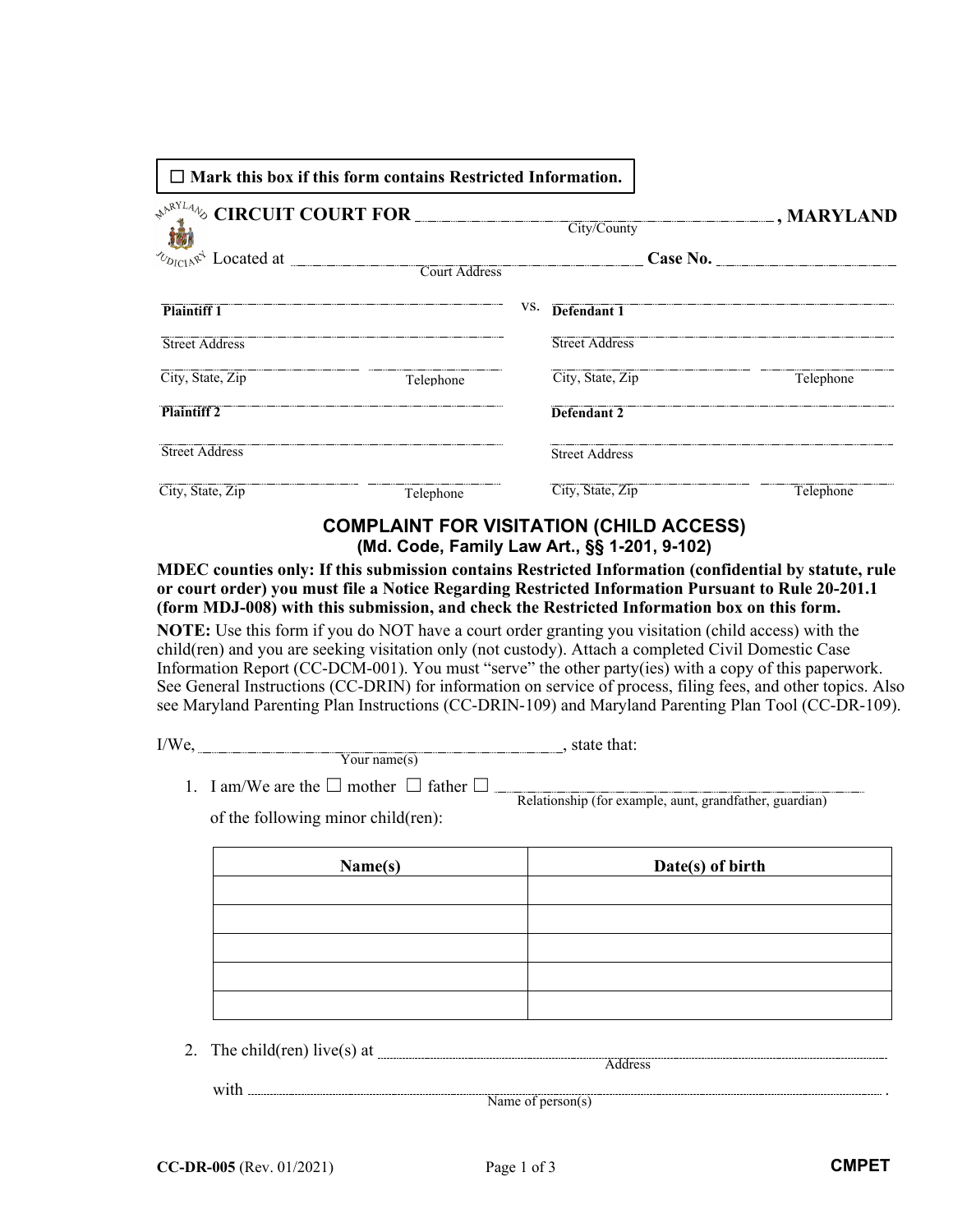Case No.

3. Complete this section if you are not the biological or adoptive parent(s) of the child(ren). *If you believe you may be a de facto parent, claiming that a biological or adoptive parent is unfit, or that exceptional circumstances exist to support your request for visitation, speak to a lawyer before filing this complaint. These are difficult legal standards to prove. To speak with a free lawyer, contact Maryland Courts Self-Help Center at 410-260-1392 or visit www.mdcourts.gov/selfhelp/mcshc.*

I/We claim to be *de facto* parent(s) of the child(ren) *(select one)*:  $\Box$  Yes  $\Box$  No *You may be a de facto parent if 1) the biological or adoptive parent(s) approved of and fostered a parentchild relationship between you and the child(ren), 2) you lived with the child(ren), 3) you assumed responsibility for the child(ren)'s well-being without expecting to be paid, and 4) you developed a longlasting, bonded, and dependent parental relationship with the child(ren).*

If yes, explain:

If no and you are claiming that one or both biological or adoptive parent(s) is/are unfit or that exceptional circumstances exist to support your request for visitation, explain:

4. I/We know of the following cases, or I/we have been involved (as a party, witness, etc.) in the following cases about me/us, the other party(ies), or the child(ren). *Include cases such as custody, child support, guardianship, domestic violence/protective order, paternity, divorce, visitation (child access), CINA, delinquency, termination of parental rights, adoption or other cases.*

| Court | Case No. | <b>Kind of Case</b> | <b>Year Filed</b> | <b>Result or Status</b><br>(if you know) |
|-------|----------|---------------------|-------------------|------------------------------------------|
|       |          |                     |                   |                                          |
|       |          |                     |                   |                                          |
|       |          |                     |                   |                                          |
|       |          |                     |                   |                                          |

**Attach the most recent court order for these cases.**